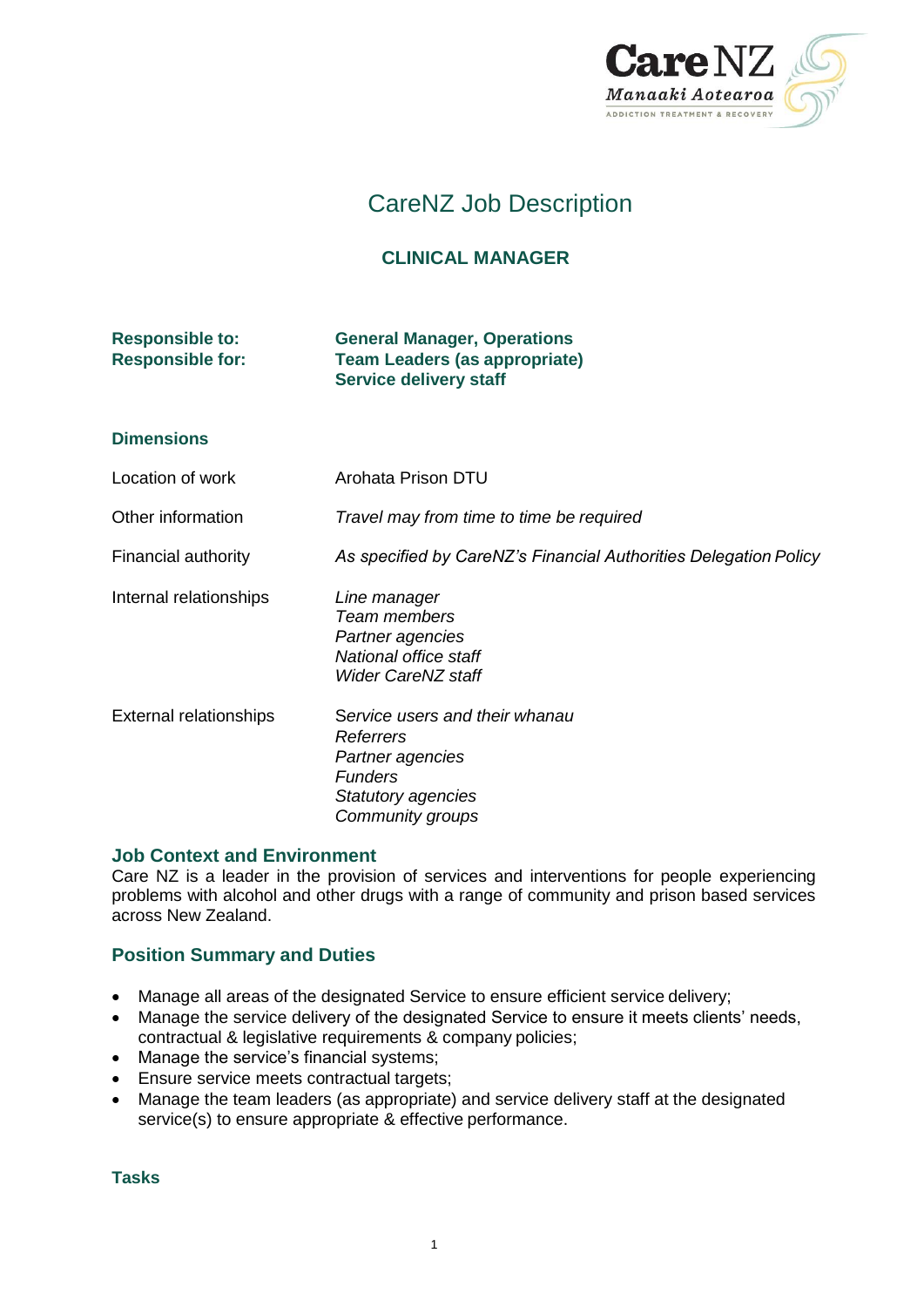## **Service Management**

#### *Maintain own knowledge in specialist area*

Ensure that you maintain an up to date knowledge relevant to area of work;

## *Promote bi-cultural approach to service delivery*

 *Ensure that services are delivered within a bi-cultural framework and that Maori perspectives are appropriately incorporated into all aspects of service delivery.*

## *Promote peoples equality, diversity and rights*

- Ensure service delivery is delivered within an anti-discriminatory framework;
- Ensure service user rights are respected.

#### *Provide facilities for your organisation*

 Ensure the Service has a safe, quality & conducive environment for employees to work & service users to use.

#### *Develop, negotiate and agree proposals to offer services*

Ensure that all contractual agreements with purchasers & funders are adhered to.

#### *Manage activities to meet customer requirements*

- Work with the General Manager, Operations to ensure appropriate & effective liaison & negotiation occurs with purchasers & funders;
- Ensure all relevant company & partner agency service policies, procedures & systems are adhered to in respect of the designated service(s);
- Ensure appropriate records are made & maintained;
- Ensure that all monitoring occurs & appropriate records made;
- Keep the General Manager, Operations informed of service performance & issues as & when necessary/required;
- Provide the General Manager, Operations with reports in respect of the service(s) as & when required.

## *Manage change in organisational activity*

- Identify areas for improvement and enhancement of service delivery based on performance data;
- In conjunction with the General Manager, Operations assess feasibility of options and plan implementation of changes;
- Implement and manage change plans.

#### *Use information to take critical decisions*

- Analyse and obtain information on service performance;
- In conjunction with the General Manager, Operations make decisions which are critical to the operation and performance of the service;
- In conjunction with the General Manager, Operations analyse available data to provide information to the Operational Management Team to support decision making of strategic organisational importance.

#### *Develop and sustain arrangements for joint working between workers and agencies*

 Work with the General Manager, Operations to ensure appropriate & effective liaison & negotiation occurs with other agencies and e.g. Health, partner agencies, referring agencies, services in the community, community probation and prison based case managers etc.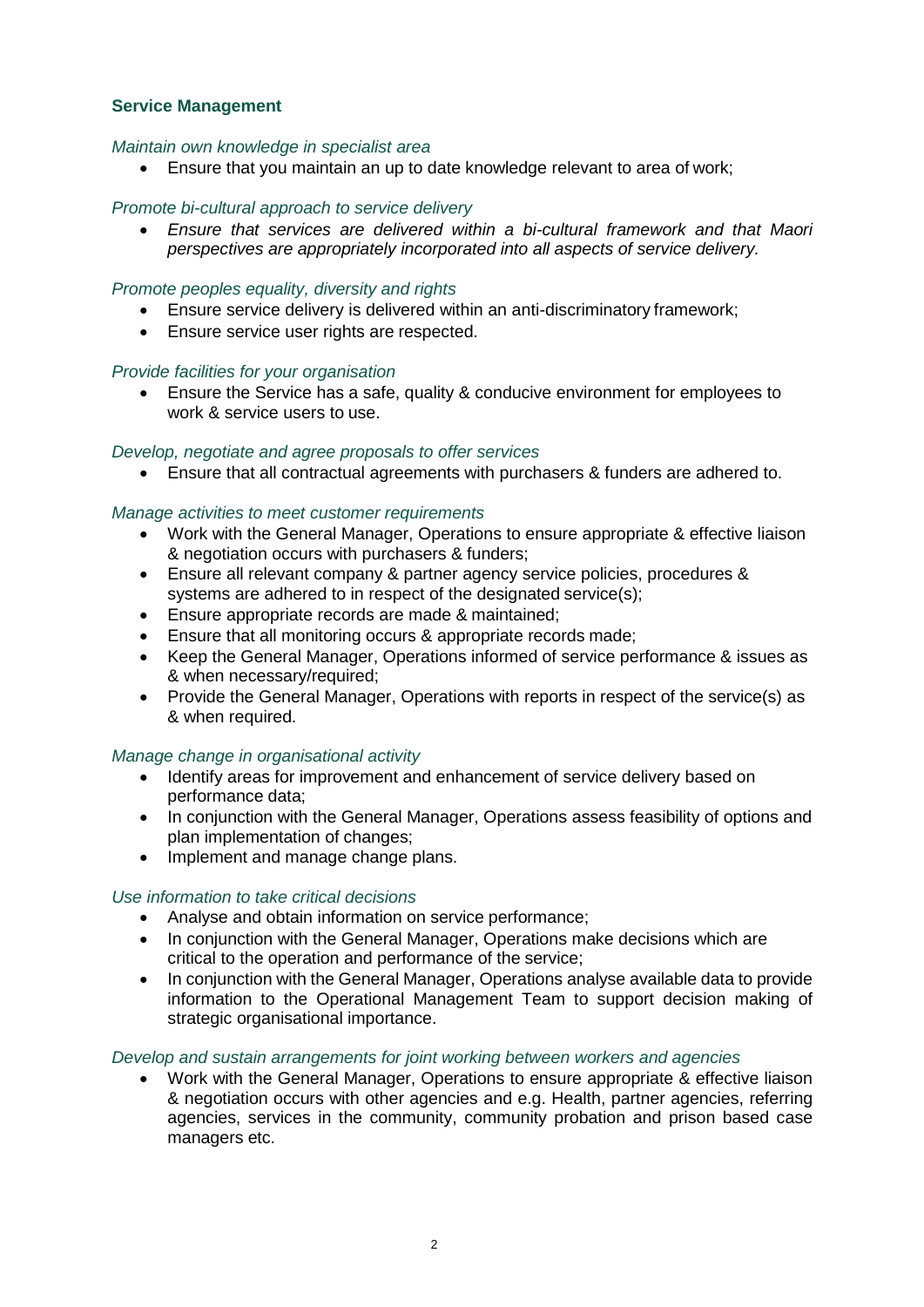## *Facilitate meetings*

- Attend meetings as required, representing and contributing on behalf of the organisation effectively.
- Lead (chair) meetings as required.
- Provide activity reports and discuss issues raised at Service Review Meetings

# **Service Delivery**

#### *Manage the performance of teams and individuals*

- Work with & support Team Leaders (as appropriate) and service delivery staff to ensure a high quality service delivery, which is responsive to service user needs, occurs;
- Monitor & review service delivery performance to ensure that service objectives as well as service user needs are met;
- Monitor & review service delivery performance to ensure that the service's effectiveness is maximised;
- Ensure that service delivery fulfils contractual & legal requirements & obligations;
- Promote culture of risk awareness and quality assurance;
- Ensure that appropriate selection, admission & discharge of service users occurs;
- Ensure that all records are appropriate & are maintained;
- Ensure that all monitoring occurs & appropriate records are made;
- Work with the General Manager, Operations in developing service delivery in line with organisational evidence base**,** service user needs, purchasers' requirements & legislative obligations;
- Ensure that Service targets are achieved.

## **Financial Management**

#### *Manage the use of financial resources*

- Manage & monitor service finances, reporting to the General Manager, Operations as per organisational financial procedures & controls.
- Work with the General Manager, Operations to ensure that service expenditure is contained to the allocated budget.
- Work with the Finance Team to ensure that all service income is collected, monitored & records kept & maintained.
- Maximise the use and effectiveness of available resources.

#### **Human Resource Management**

#### *Select personnel for activities*

- Ensure that appropriate & effective recruitment & selection, induction, performance & retention of staff occurs to maintain effective, skilled teams who are able to meet client needs & organisational goals;
- Ensure staff maintain appropriate registrations and practising certificates as appropriate to their role.

#### *Provide supervision to staff*

• Provide regular supervision to team members;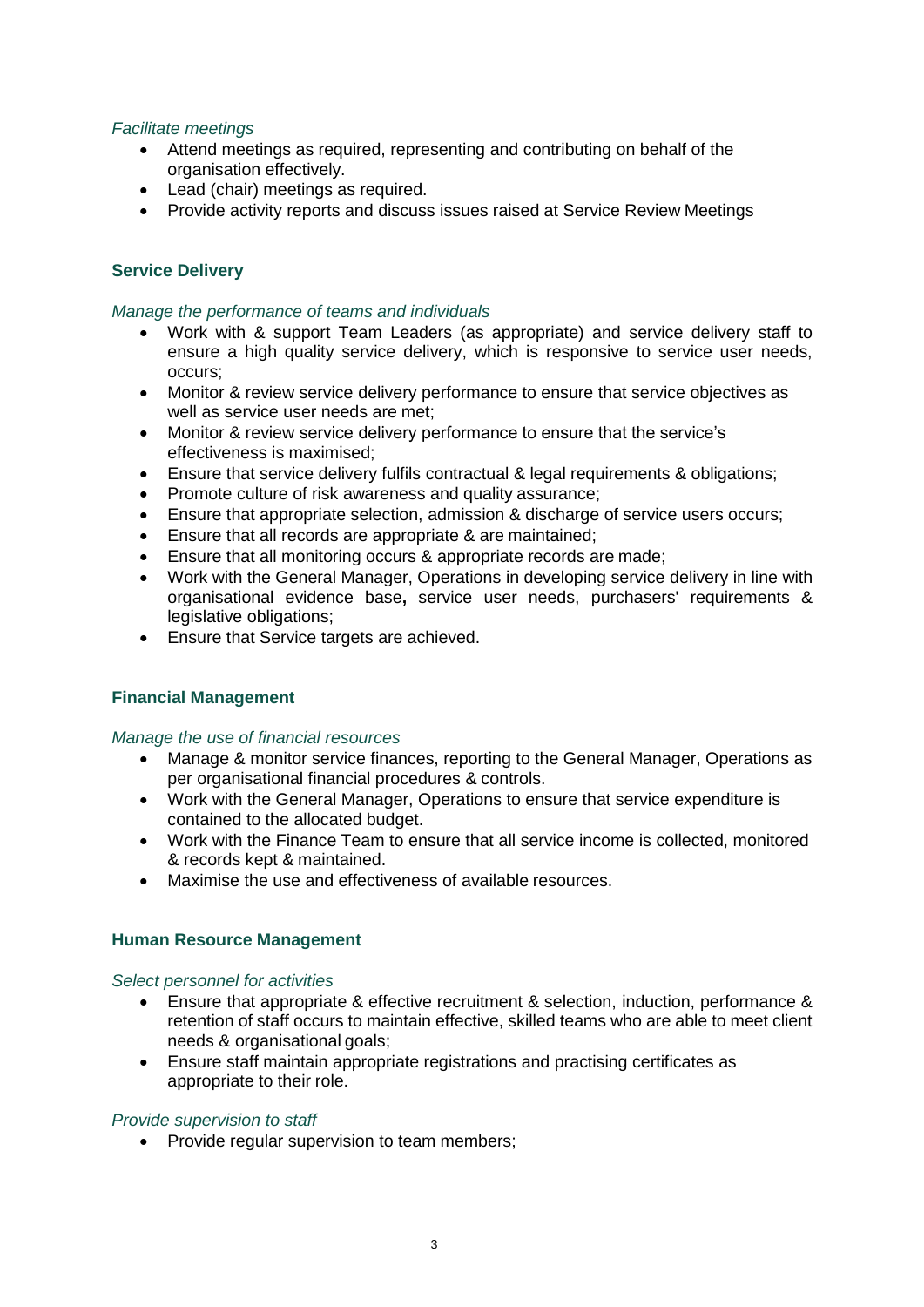Ensure CareNZ Supervision and Performance Appraisal policies and systems are adhered to.

## *Develop teams and individuals to enhance performance*

- Implement the Performance Management System in accordance with the agreed policy & procedure;
- Work with Team Leader (as appropriate), National Managers & Human Resources to identify training needs and requirements in designated service;
- Ensure each team member has a personal development plan.

#### *Manage performance of teams and individuals*

- Manage (including allocation of work) & motivate staff within the designated service(s) in accordance with organisational Human Resource Management policies & procedures to maximise performance;
- Supervise Team Leader (as appropriate) within allocated area to provide support, guidance & direction as appropriate;
- Provide feedback to teams and individuals on performance.

#### *Deal with poor performance in your team*

- Support team members who have problems affecting their performance
- Conduct interviews in respect of absence as per company policy & procedure as & when appropriate;
- In conjunction with General Manager, Operations and Human Resources implement disciplinary and grievance procedures.

## **Self Management**

#### *Develop your own knowledge and practice*

- Reflect on your own values, priorities interests and effectiveness
- Make use of supervision
- Incorporate new knowledge into the development of your practice

#### **General:**

#### *Develop productive working relationships*

- Promote professionalism, good practice & the company mission, values, objectives and targets in all areas of work;
- Develop trust and support of colleague, team members and National Manager;
- Minimize interpersonal conflict within teams and with other agency staff.
- Ensure all staff adhere to current legislation & regulations as well as company polices, procedures, practices & systems.

#### DAPAANZ F1.4 Relating and communicating:

- Relates with empathy and communicates effectively with clients, family and whanau
- Communicate effectively with services users, their family, whanau and others

## DAPAANZ 4.3 Stigma and discrimination:

- Uses strategies to challenge stigma and discrimination and promotes social inclusion.
- Provide services that reduce the stigma and discrimination experienced by our service users their family and whanau.